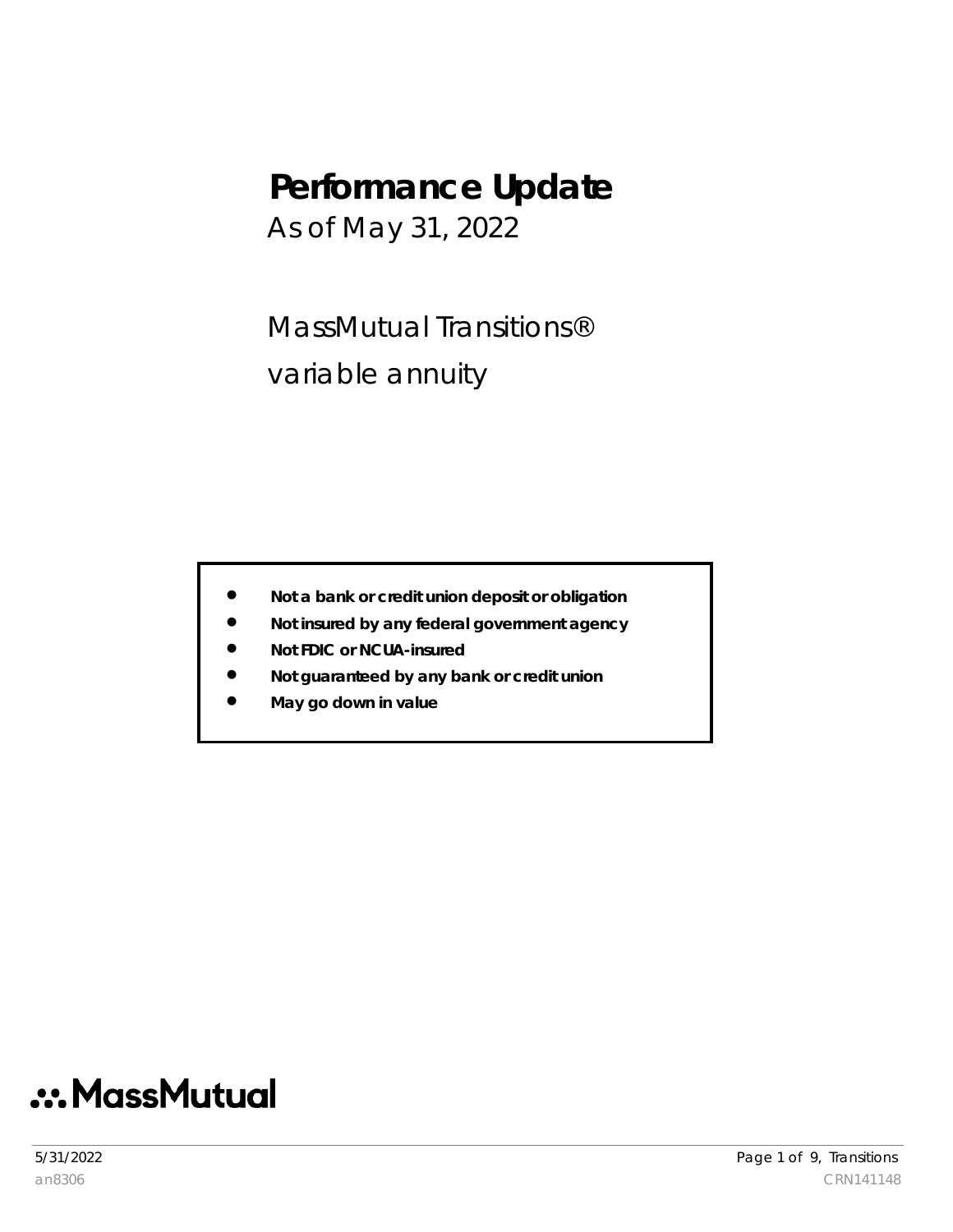# **MassMutual Transitions®**

A deferred variable annuity is a long-term investment designed to help you accumulate assets for retirement. It also offers a broad array of investment choices and asset classes, fixed accounts, death benefit choices and multiple methods to turn those assets into a stream of guaranteed income at some point in the future. (Guarantees are based on the claims-paying ability of the issuing company and do not apply to the investment performance or the safety of amounts held in the variable investment choices.) Variable annuities are not appropriate for everyone. There are fees and charges associated with owning an annuity. **Variable annuities are subject to market risk, including the potential loss of principal.** Also, withdrawals of earnings will be subject to income tax and may be subject to a 10 percent federal income tax penalty if taken prior to age 59 ½.

MassMutual Transitions first became available (in most states) on May 28, 2002, but many of the underlying funds were established before this date. For these funds, the total returns are computed using hypothetical variable annuity unit values which are based on the underlying fund's performance less separate account expenses for the periods shown, including periods before the product was available. For periods of one year or less, the total return is not annualized and is the percentage change in an Accumulation Unit. For periods greater than one year, the average annual total return for the time periods is shown.

Past performance is no indication of future results. This update contains the most recent month-end performance. Since performance changes daily, the current performance may be lower or higher than the performance reflected in this update. The investment return and principal value of an investment will fluctuate so that an investor's shares, when redeemed, may be worth more or less than their original cost. For the most recent monthend performance information, visit our website at www.massmutual.com or call the MassMutual Customer Service Center at (800) 272-2216, Monday – Friday, 8 a.m. to 8 p.m. Eastern Time.

Investing involves risk, including the loss of principal**.** Each investment choice underlying the variable annuity contract has broad risks that apply to all investment choices, such as market risk, as well as specific risks inherent in particular types of investment choices that may subject your variable annuity contract to greater risk and volatility than the general market.

**[Investors should carefully consider the investment objectives, risks, charges and expenses of the variable annuity contract before](https://www.massmutual.com/product-performance/product-performance-listing-page/massmutual-transitions)  making additional purchase payments. For this and other information, obtain the MassMutual Transitions prospectus from your registered representative. The prospectus should be read carefully before investing or sending money. You may also obtain the prospectuses (or summary prospectuses, if available) for its underlying investment choices from your registered representative.**

| Market Indices as of May 31, 2022   |            |            |          |         |          |
|-------------------------------------|------------|------------|----------|---------|----------|
|                                     | YTD        | 1 Year     | 3 Years  | 5 Years | 10 Years |
| S&P 500 Index                       | $-12.76%$  | $-0.30\%$  | 16.44%   | 13.38%  | 14.40%   |
| MSCI ACWI Ex USA NR USD             | $-10.74\%$ | $-12.41\%$ | 6.49%    | 4.42%   | 6.39%    |
| Russell 2000 Total Return Index     | $-16.57\%$ | $-16.92\%$ | 9.70%    | 7.72%   | 10.83%   |
| Bloomberg U.S. Aggregate Bond Index | $-8.92\%$  | $-8.22\%$  | $0.00\%$ | 1.18%   | 1.71%    |

*Market indices have been provided for informational purposes only; they are unmanaged and reflect no fees or expenses. Individuals cannot invest directly in an index.* 

The Standard & Poor's 500 Index is an unmanaged measure of common stock total return performance in the U.S.

The Russell 2000 Total Return Index is a broad based, unmanaged index comprised of 2000 of the smallest U.S. domiciled company common stocks (on the basis of capitalization) that are traded in the United States on the New York Stock Exchange, the American Stock Exchange, and NASDAQ.

The Bloomberg U.S. Aggregate Bond Index is an unmanaged index of U.S. corporate bond issues, U.S. Government Securities and mortgage-backed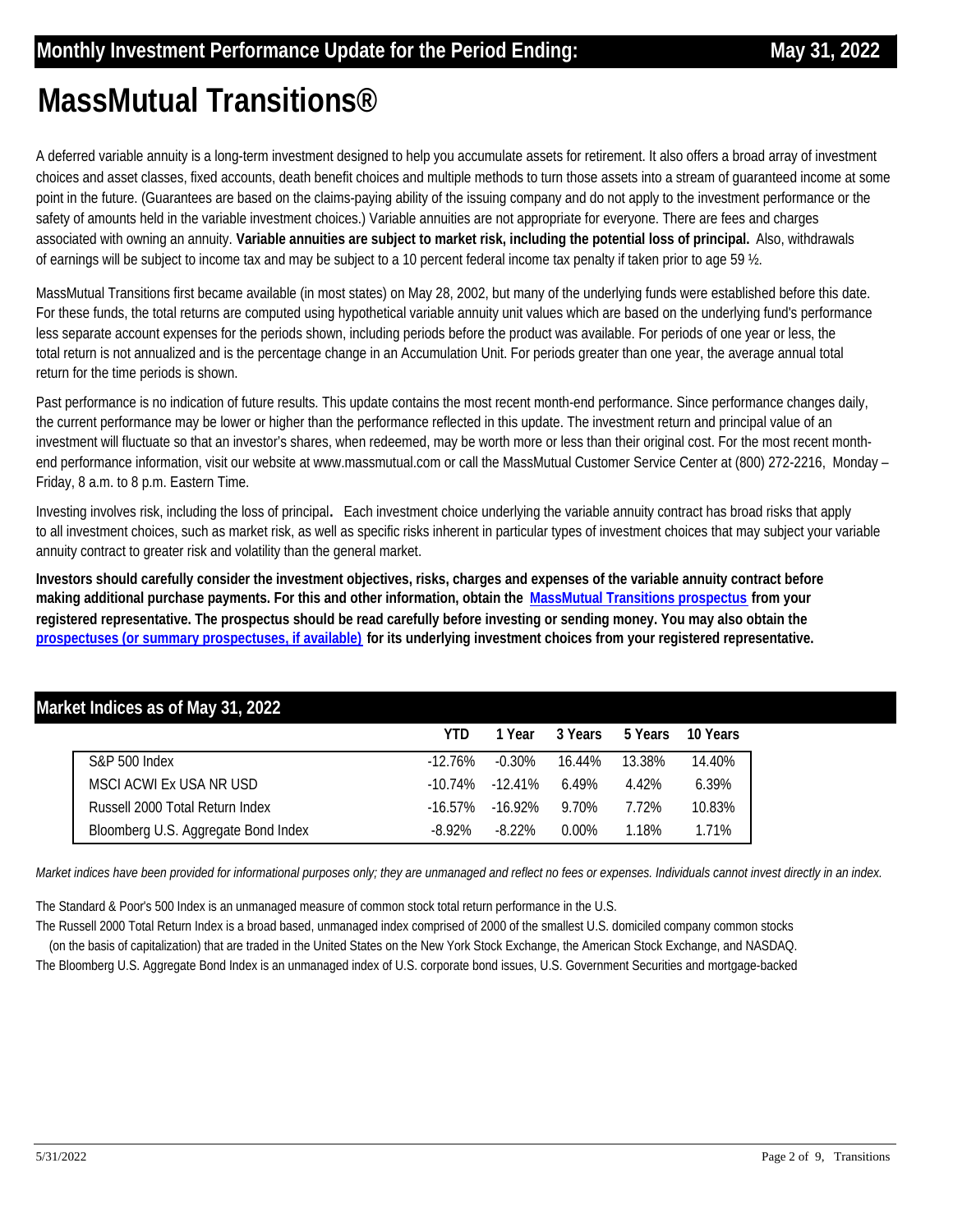Total Returns reflect annualized separate account expenses for Transitions Package I of 0.95%. The returns do not reflect premium taxes **sales charge**

### **additional contract features under the Transitions Custom Plan. The higher total separate account expenses under Transitions Package II and III**

instead of the lower total separate account expenses under Transitions Package I

would be lower if additional contract features are elected.

| Asset<br>Category<br>Asset | Separate Account Sub-account<br>MML Conservative Allocation<br>55 MML Balanced Allocation<br>MML Moderate Allocation<br>MML Growth Allocation<br>MML Aggressive Allocation<br>Invesco V.I. Government Money<br>7-day yield: -0.74%<br>$\leq$ $\leq$ MML U.S. Government Money Market | Inception<br>Date<br>8/31/2007<br>8/31/2007<br>8/31/2007<br>8/31/2007<br>8/31/2007<br>4/3/1985 | <b>Endnotes</b><br>$\mathbf{1}$<br>1<br>1<br>$\mathbf{1}$<br>1 | <b>YTD</b><br>$-10.47%$<br>$-10.65%$<br>$-11.01%$<br>$-11.53%$ | 1 Year<br>$-8.62%$<br>$-8.57%$<br>$-8.57%$<br>$-8.84%$ | 3 Years<br>4.03%<br>5.05%<br>5.81% | 5 Years<br>3.50%<br>4.15%<br>4.67% | 10 Years<br>4.64%<br>5.49%<br>6.25% | Since<br>Inception<br>4.05%<br>4.26%<br>4.58% |
|----------------------------|--------------------------------------------------------------------------------------------------------------------------------------------------------------------------------------------------------------------------------------------------------------------------------------|------------------------------------------------------------------------------------------------|----------------------------------------------------------------|----------------------------------------------------------------|--------------------------------------------------------|------------------------------------|------------------------------------|-------------------------------------|-----------------------------------------------|
|                            |                                                                                                                                                                                                                                                                                      |                                                                                                |                                                                |                                                                |                                                        |                                    |                                    |                                     |                                               |
|                            |                                                                                                                                                                                                                                                                                      |                                                                                                |                                                                |                                                                |                                                        |                                    |                                    |                                     |                                               |
|                            |                                                                                                                                                                                                                                                                                      |                                                                                                |                                                                |                                                                |                                                        |                                    |                                    |                                     |                                               |
|                            |                                                                                                                                                                                                                                                                                      |                                                                                                |                                                                |                                                                |                                                        |                                    |                                    |                                     |                                               |
|                            |                                                                                                                                                                                                                                                                                      |                                                                                                |                                                                |                                                                |                                                        |                                    |                                    |                                     |                                               |
|                            |                                                                                                                                                                                                                                                                                      |                                                                                                |                                                                |                                                                |                                                        | 7.61%                              | 5.83%                              | 7.59%                               | 5.05%                                         |
|                            |                                                                                                                                                                                                                                                                                      |                                                                                                |                                                                | $-12.23%$                                                      | $-8.95%$                                               | 8.82%                              | 6.65%                              | 8.75%                               | 5.42%                                         |
|                            |                                                                                                                                                                                                                                                                                      |                                                                                                | $\overline{2}$                                                 | $-0.37%$                                                       | $-0.93%$                                               | $-0.57%$                           | $-0.23%$                           | $-0.58%$                            | 2.18%                                         |
|                            |                                                                                                                                                                                                                                                                                      |                                                                                                |                                                                |                                                                |                                                        |                                    |                                    |                                     |                                               |
|                            | 7-day yield: 0.12%                                                                                                                                                                                                                                                                   | 12/16/1981                                                                                     | 3                                                              | $-0.38%$                                                       | $-0.94%$                                               | $-0.57%$                           | $-0.24%$                           | $-0.58%$                            | 2.62%                                         |
|                            | Invesco V.I. Global Strategic Income                                                                                                                                                                                                                                                 | 5/3/1993                                                                                       |                                                                | $-8.67%$                                                       | $-11.37%$                                              | $-2.25%$                           | $-1.09%$                           | 0.90%                               | 3.85%                                         |
|                            | MML High Yield                                                                                                                                                                                                                                                                       | 5/3/2010                                                                                       |                                                                | $-8.12%$                                                       | $-5.22%$                                               | 2.31%                              | 1.88%                              | 4.60%                               | 5.13%                                         |
|                            |                                                                                                                                                                                                                                                                                      | 8/30/2002                                                                                      |                                                                | $-6.75%$                                                       | $-3.04%$                                               | 3.37%                              | 2.68%                              | 1.07%                               | 2.90%                                         |
|                            | e e MML Inflation-Protected and Income<br>.≚ e MML Managed Bond                                                                                                                                                                                                                      | 12/16/1981                                                                                     |                                                                | $-10.34%$                                                      | $-9.72%$                                               | $-0.37%$                           | 0.72%                              | 1.09%                               | 5.70%                                         |
|                            | MML Short-Duration Bond                                                                                                                                                                                                                                                              | 5/3/2010                                                                                       |                                                                | $-6.88%$                                                       | $-7.44%$                                               | $-1.54%$                           | $-0.48%$                           | 0.09%                               | 0.52%                                         |
|                            | MML Total Return Bond                                                                                                                                                                                                                                                                | 8/9/2010                                                                                       | 4                                                              | $-10.04%$                                                      | $-10.04%$                                              | $-0.98%$                           | 0.10%                              | 0.67%                               | 0.61%                                         |
|                            | $\frac{100}{100}$ Invesco V.I.<br>$\frac{100}{100}$ MML Blend<br>Invesco V.I. Conservative Balanced                                                                                                                                                                                  | 2/9/1987                                                                                       | 5                                                              | $-12.48%$                                                      | $-8.95%$                                               | 5.55%                              | 4.25%                              | 5.82%                               | 5.80%                                         |
|                            |                                                                                                                                                                                                                                                                                      | 2/3/1984                                                                                       |                                                                | $-12.04%$                                                      | $-5.84%$                                               | 8.14%                              | 6.80%                              | 8.22%                               | 7.70%                                         |
|                            | MML Equity                                                                                                                                                                                                                                                                           | 12/31/1973                                                                                     | 6                                                              | $-4.25%$                                                       | 1.04%                                                  | 13.61%                             | 9.00%                              | 10.93%                              | 9.11%                                         |
| Large Cap                  |                                                                                                                                                                                                                                                                                      | 5/31/2002                                                                                      | 7                                                              | $-0.47%$                                                       | 2.46%                                                  | 12.91%                             | 9.28%                              | 10.39%                              | 6.63%                                         |
|                            | $\frac{9}{5}$ MML Equity Income<br>MML Fundamental Value                                                                                                                                                                                                                             | 5/1/2012                                                                                       | 4                                                              | $-2.25%$                                                       | 2.27%                                                  | 13.85%                             | 8.45%                              | 10.22%                              | 7.82%                                         |
|                            | MML Income & Growth                                                                                                                                                                                                                                                                  | 8/31/1998                                                                                      | 7                                                              | $-0.39%$                                                       | 2.94%                                                  | 13.61%                             | 8.88%                              | 10.24%                              | 5.83%                                         |
|                            | Fidelity® VIP Contrafund®                                                                                                                                                                                                                                                            | 1/3/1995                                                                                       |                                                                | $-20.94%$                                                      | $-7.99%$                                               | 14.48%                             | 11.28%                             | 12.34%                              | 10.27%                                        |
|                            | Invesco V.I. Main Street                                                                                                                                                                                                                                                             | 7/5/1995                                                                                       |                                                                | $-15.93%$                                                      | $-6.82%$                                               | 11.51%                             | 8.82%                              | 11.40%                              | 8.04%                                         |
| Large Cap                  |                                                                                                                                                                                                                                                                                      | 9/20/1999                                                                                      | 8                                                              | $-0.76%$                                                       | 1.91%                                                  | 9.76%                              | 6.40%                              | 10.22%                              | 3.05%                                         |
|                            | pel Invesco V.I. Diversified Dividend<br>AML Equity Index                                                                                                                                                                                                                            | 5/1/1997                                                                                       |                                                                | $-13.25%$                                                      | $-1.67%$                                               | 14.90%                             | 11.86%                             | 12.85%                              | 7.27%                                         |
|                            | MML Focused Equity                                                                                                                                                                                                                                                                   | 12/8/2011                                                                                      | 4                                                              | $-6.02%$                                                       | 4.05%                                                  | 12.51%                             | 12.22%                             | 13.32%                              | 11.78%                                        |
|                            | MML Growth & Income                                                                                                                                                                                                                                                                  | 4/30/2003                                                                                      | 7                                                              | $-14.03%$                                                      | $-4.84%$                                               | 12.41%                             | 10.71%                             | 12.44%                              | 7.85%                                         |
|                            | Invesco V.I. Capital Appreciation                                                                                                                                                                                                                                                    | 4/3/1985                                                                                       |                                                                | $-22.90%$                                                      | $-12.19%$                                              | 14.47%                             | 11.79%                             | 12.06%                              | 9.34%                                         |
|                            | and the Chip Growth<br>Second the Chip Growth<br>MML Fundamental Equity<br>MML Fundamental Equity                                                                                                                                                                                    | 5/31/2002                                                                                      |                                                                | $-29.37%$                                                      | -22.99%                                                | 7.16%                              | 9.97%                              | 12.93%                              | 8.36%                                         |
|                            |                                                                                                                                                                                                                                                                                      | 5/1/2012                                                                                       | 4                                                              | $-15.99%$                                                      | $-7.02%$                                               | 13.50%                             | 13.05%                             | 12.96%                              | 11.45%                                        |
|                            | MML Large Cap Growth                                                                                                                                                                                                                                                                 | 8/31/1999                                                                                      | 7                                                              | $-23.11%$                                                      | $-17.27%$                                              | 10.85%                             | 11.09%                             | 11.99%                              | 4.66%                                         |
|                            |                                                                                                                                                                                                                                                                                      | 8/31/1999                                                                                      | $\overline{7}$                                                 | 1.03%                                                          | 5.04%                                                  | 13.02%                             | 8.10%                              | 11.74%                              | 8.34%                                         |
|                            | $\frac{1}{\overline{5}}$ $\frac{1}{\overline{5}}$ $\frac{1}{\overline{5}}$ $\frac{1}{\overline{5}}$ MML Mid Cap Value<br>$\overline{5}$ $\overline{5}$ $\overline{5}$ MML Small/Mid Cap Value                                                                                        | 4/30/2003                                                                                      | 7                                                              | $-10.75%$                                                      | $-7.89%$                                               | 11.75%                             | 7.21%                              | 10.68%                              | 8.50%                                         |
|                            | $\begin{bmatrix} \frac{1}{\sqrt{2}} \\ \frac{1}{\sqrt{2}} \end{bmatrix}$ $\frac{1}{\sqrt{2}}$ $\begin{bmatrix} \frac{1}{\sqrt{2}} \\ \frac{1}{\sqrt{2}} \end{bmatrix}$ MML Small Cap Equity                                                                                          | 6/1/1998                                                                                       |                                                                | $-13.81%$                                                      | $-10.67%$                                              | 13.07%                             | 8.87%                              | 11.69%                              | 6.14%                                         |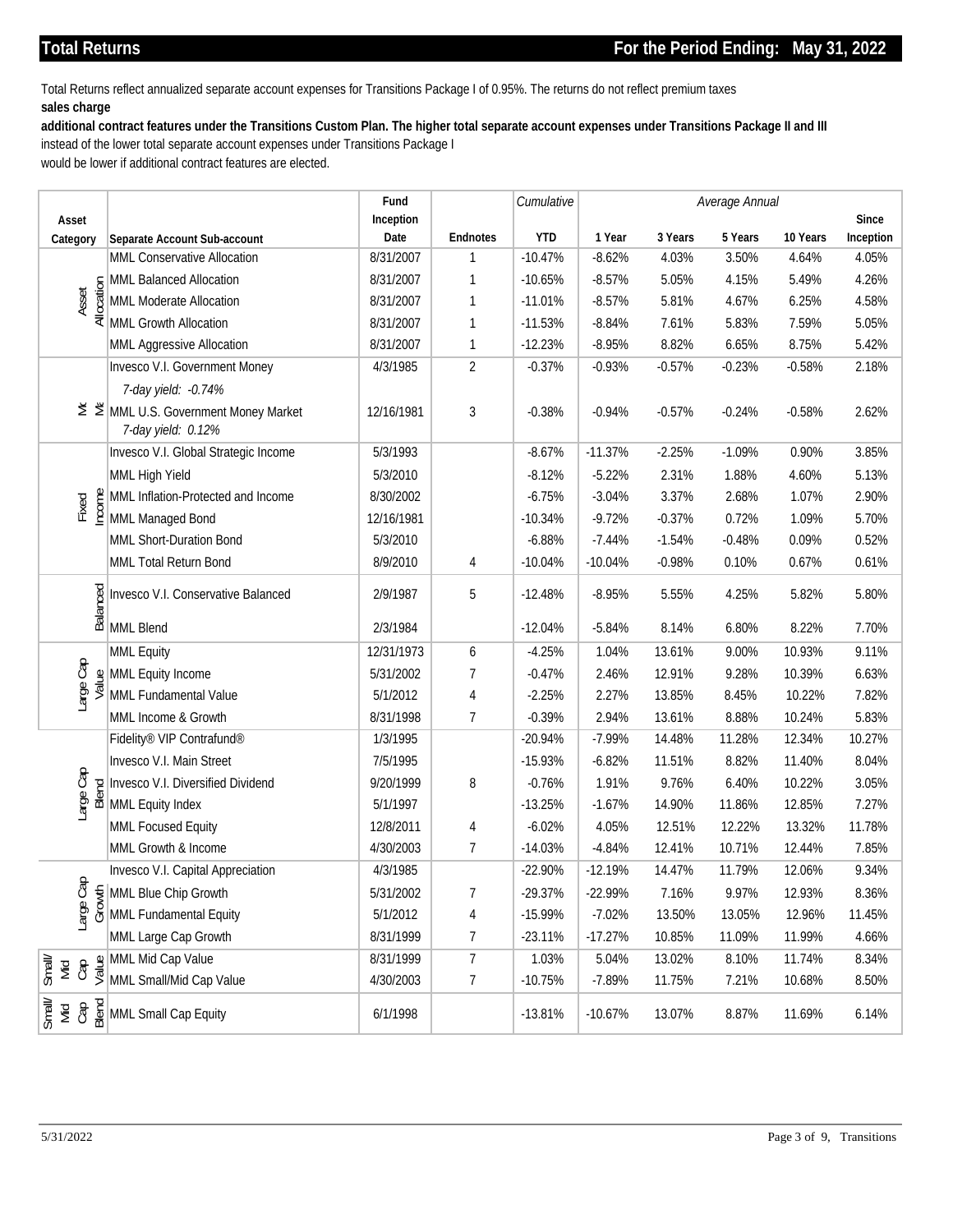# **Total Returns (cont'd) For the Period Ending: May 31, 2022**

|                 |                                                                                                                                                                                               | Fund       |                | Cumulative |           |         | Average Annual |                          |           |
|-----------------|-----------------------------------------------------------------------------------------------------------------------------------------------------------------------------------------------|------------|----------------|------------|-----------|---------|----------------|--------------------------|-----------|
| Asset           |                                                                                                                                                                                               | Inception  |                |            |           |         |                |                          | Since     |
| Category        | Separate Account Sub-account                                                                                                                                                                  | Date       | Endnotes       | <b>YTD</b> | 1 Year    | 3 Years | 5 Years        | 10 Years                 | Inception |
|                 | Invesco V.I. Discovery Mid Cap Growth                                                                                                                                                         | 8/15/1986  |                | $-27.96%$  | $-18.44%$ | 10.61%  | 11.07%         | 11.87%                   | 8.67%     |
| Small /         | $\begin{bmatrix} 1 & 0 & 0 \\ 0 & 0 & 0 \\ 0 & 0 & 0 \end{bmatrix}$ MML Mid Cap Growth (Initial Class)<br>$\begin{bmatrix} 1 & 0 \\ 0 & 0 \end{bmatrix}$ MML Small Cap Growth Equity (Initial | 8/31/1998  | $\overline{7}$ | $-22.58%$  | $-17.24%$ | 7.12%   | 8.33%          | 11.84%                   | 10.26%    |
|                 | MML Small Cap Growth Equity (Initial                                                                                                                                                          | 5/3/1999   |                | $-20.59%$  | $-19.48%$ | 9.26%   | 9.99%          | 11.63%                   | 7.82%     |
|                 | Invesco V.I. Global                                                                                                                                                                           | 11/12/1990 |                | $-26.02%$  | $-21.81%$ | 7.55%   | 6.69%          | 9.82%                    | 8.57%     |
|                 | Invesco Oppenheimer V.I. International                                                                                                                                                        | 5/13/1992  |                | $-23.59%$  | $-21.13%$ | 5.50%   | 1.88%          | 5.73%                    | 5.63%     |
| Global          | MML Foreign                                                                                                                                                                                   | 8/31/1999  | $\overline{7}$ | $-9.87%$   | $-10.48%$ | 5.46%   | 1.18%          | 4.48%                    | 2.36%     |
| International / | MML Global                                                                                                                                                                                    | 8/31/1999  | $\overline{7}$ | $-14.01%$  | $-10.86%$ | 9.13%   | 7.12%          | 9.97%                    | 3.35%     |
|                 | MML International Equity                                                                                                                                                                      | 1/7/2014   |                | $-11.94%$  | $-16.48%$ | 6.12%   | 0.87%          | $\overline{\phantom{0}}$ | 1.29%     |
|                 | Invesco V.I. Health Care                                                                                                                                                                      | 5/21/1997  |                | $-16.54%$  | $-7.77%$  | 8.97%   | 7.78%          | 10.25%                   | 7.47%     |
|                 | Invesco V.I. Technology                                                                                                                                                                       | 5/20/1997  |                | $-27.75%$  | $-21.36%$ | 12.03%  | 11.50%         | 12.03%                   | 6.08%     |
| Specialty       | MML Managed Volatility                                                                                                                                                                        | 5/1/2000   | 9              | $-8.69%$   | $-4.31%$  | 4.61%   | 3.03%          | 5.18%                    | 2.75%     |
|                 | PIMCO CommodityRealReturn <sup>®</sup> Strategy                                                                                                                                               | 6/30/2004  | 4              | 31.34%     | 41.48%    | 22.34%  | 11.66%         | 0.33%                    | 1.21%     |
|                 | VY® Clarion Global Real Estate                                                                                                                                                                | 1/3/2006   |                | $-15.20%$  | $-2.89%$  | 4.72%   | 4.64%          | 5.52%                    | 4.44%     |
|                 |                                                                                                                                                                                               |            |                |            |           |         |                |                          |           |
|                 |                                                                                                                                                                                               |            |                |            |           |         |                |                          |           |
|                 |                                                                                                                                                                                               |            |                |            |           |         |                |                          |           |
|                 |                                                                                                                                                                                               |            |                |            |           |         |                |                          |           |
|                 |                                                                                                                                                                                               |            |                |            |           |         |                |                          |           |
|                 |                                                                                                                                                                                               |            |                |            |           |         |                |                          |           |
|                 |                                                                                                                                                                                               |            |                |            |           |         |                |                          |           |
|                 |                                                                                                                                                                                               |            |                |            |           |         |                |                          |           |
|                 |                                                                                                                                                                                               |            |                |            |           |         |                |                          |           |
|                 |                                                                                                                                                                                               |            |                |            |           |         |                |                          |           |
|                 |                                                                                                                                                                                               |            |                |            |           |         |                |                          |           |
|                 |                                                                                                                                                                                               |            |                |            |           |         |                |                          |           |
|                 |                                                                                                                                                                                               |            |                |            |           |         |                |                          |           |
|                 |                                                                                                                                                                                               |            |                |            |           |         |                |                          |           |
|                 |                                                                                                                                                                                               |            |                |            |           |         |                |                          |           |
|                 |                                                                                                                                                                                               |            |                |            |           |         |                |                          |           |
|                 |                                                                                                                                                                                               |            |                |            |           |         |                |                          |           |
|                 |                                                                                                                                                                                               |            |                |            |           |         |                |                          |           |
|                 |                                                                                                                                                                                               |            |                |            |           |         |                |                          |           |
|                 |                                                                                                                                                                                               |            |                |            |           |         |                |                          |           |
|                 |                                                                                                                                                                                               |            |                |            |           |         |                |                          |           |
|                 |                                                                                                                                                                                               |            |                |            |           |         |                |                          |           |
|                 |                                                                                                                                                                                               |            |                |            |           |         |                |                          |           |
|                 |                                                                                                                                                                                               |            |                |            |           |         |                |                          |           |
|                 |                                                                                                                                                                                               |            |                |            |           |         |                |                          |           |
|                 |                                                                                                                                                                                               |            |                |            |           |         |                |                          |           |
|                 |                                                                                                                                                                                               |            |                |            |           |         |                |                          |           |
|                 |                                                                                                                                                                                               |            |                |            |           |         |                |                          |           |
|                 |                                                                                                                                                                                               |            |                |            |           |         |                |                          |           |
|                 |                                                                                                                                                                                               |            |                |            |           |         |                |                          |           |
|                 |                                                                                                                                                                                               |            |                |            |           |         |                |                          |           |
|                 |                                                                                                                                                                                               |            |                |            |           |         |                |                          |           |
|                 |                                                                                                                                                                                               |            |                |            |           |         |                |                          |           |
|                 |                                                                                                                                                                                               |            |                |            |           |         |                |                          |           |
|                 |                                                                                                                                                                                               |            |                |            |           |         |                |                          |           |
| 5/31/2022       |                                                                                                                                                                                               |            |                |            |           |         |                | Page 4 of 9, Transitions |           |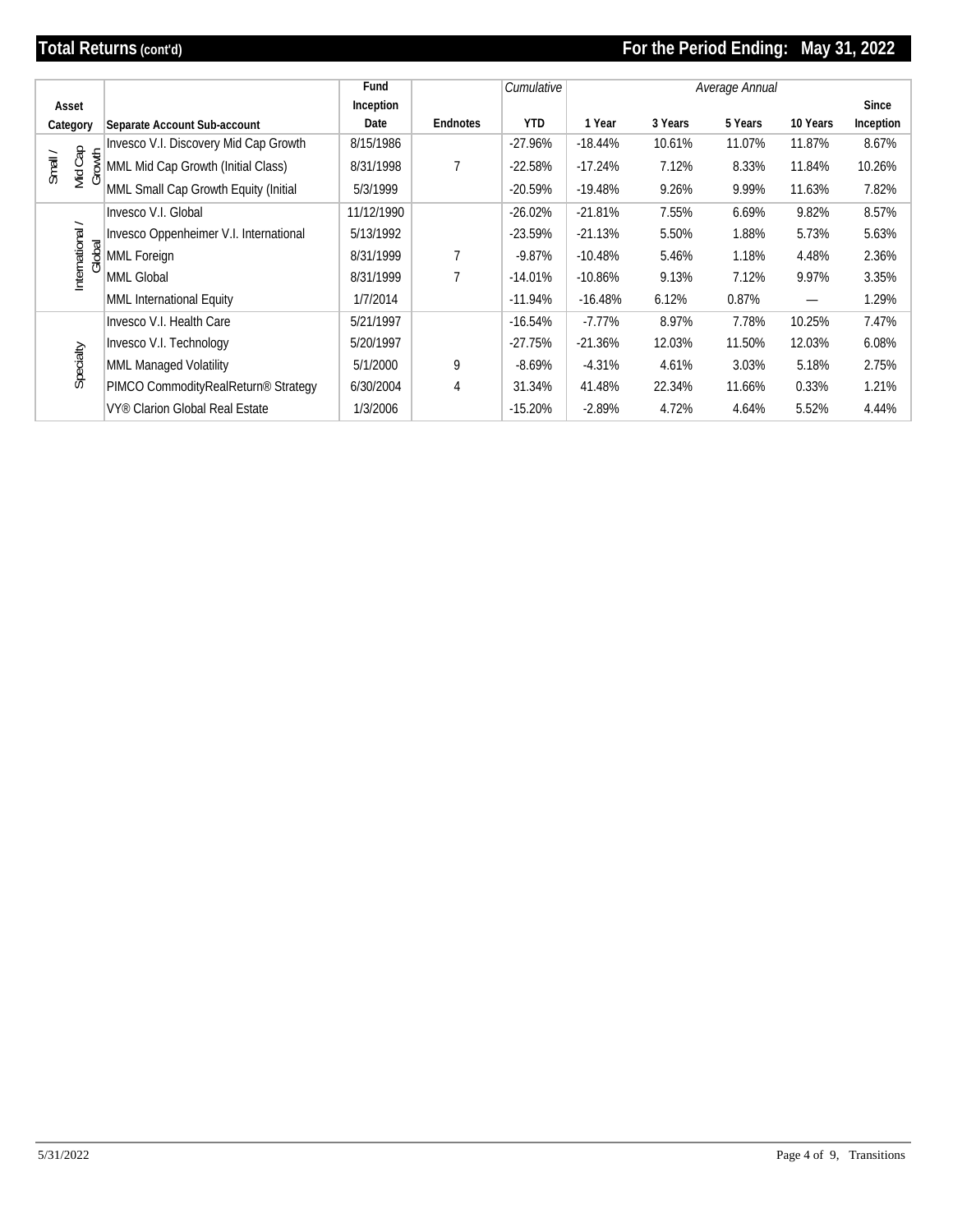# **Standardized Total Returns - With Full Surrender For the Period Ending: March 31, 2022**

These standardized returns assume a single \$1,000 purchase payment made at the beginning of the periods shown, and full surrender on the last business day of the most recent calendar quarter. The returns assume that the contract owner has elected Transitions Package I. The returns reflect all fund expenses, total separate account expenses for Transitions Package I of 0.95%, the annual contract maintenance charge of \$40.00 allocated proportionately for each Sub-account, and the following Contingent Deferred Sales Charges (CDSC) available under all three Transitions Package Plans and the standard Transitions Custom Plan contract (certificate in certain states): Contingent Deferred Sales Charges (CDSC) – Contract Year: 1 2 3 4 5 6 7 8+ 7% 7% 7% 6% 5% 4% 3% 0%

 The returns do not reflect premium taxes nor do they reflect charges for any additional contract/certificate features under the Transitions Custom Plan. The returns do not reflect the higher total separate account expenses under Transitions Package II (1.30%) and III (1.55%). The higher total separate account expenses under Transitions Package II and III, if included instead of the lower total separate account expenses under Transitions Package I, would decrease the returns shown. The returns under the Transitions Custom Plan may be higher or lower depending upon the additional contract/certificate features elected.

|                 |                                                                                                                                                                                                                                |                     |                 | Cumulative | Average Annual |          |          |          |                          |
|-----------------|--------------------------------------------------------------------------------------------------------------------------------------------------------------------------------------------------------------------------------|---------------------|-----------------|------------|----------------|----------|----------|----------|--------------------------|
|                 |                                                                                                                                                                                                                                | Date                |                 |            |                |          |          |          | Since                    |
|                 |                                                                                                                                                                                                                                | Added to            |                 |            |                |          |          |          | Date Added               |
| Asset           | Separate Account Sub-account                                                                                                                                                                                                   | Separate<br>Account | <b>Endnotes</b> | <b>YTD</b> | 1 Year         | 3 Years  | 5 Years  | 10 Years | to Separate<br>Account   |
| Category        | MML Conservative Allocation                                                                                                                                                                                                    | 1/22/2008           | 1               | $-12.38%$  | $-7.49%$       | 3.21%    | 3.84%    | 4.84%    | 4.59%                    |
|                 | MML Balanced Allocation                                                                                                                                                                                                        | 1/22/2008           | 1               | $-12.42%$  | $-6.97%$       | 4.14%    | 4.58%    | 5.60%    | 4.96%                    |
| Asset           | Solum Balanced Allocation<br>MML Moderate Allocation<br>MML Growth Allocation<br>MML Moderate Allocation                                                                                                                       | 1/22/2008           | 1               | $-12.37%$  | $-6.02%$       | 4.92%    | 5.24%    | 6.32%    | 5.47%                    |
|                 |                                                                                                                                                                                                                                | 1/22/2008           | 1               | $-12.35%$  | $-5.14%$       | 6.69%    | 6.58%    | 7.56%    | 6.22%                    |
|                 | MML Aggressive Allocation                                                                                                                                                                                                      | 1/22/2008           | 1               | $-12.38%$  | $-4.04%$       | 7.93%    | 7.64%    | 8.63%    | 6.91%                    |
|                 | Invesco V.I. Government Money                                                                                                                                                                                                  | 8/31/1998           | $\overline{2}$  | $-7.30%$   | $-7.96%$       | $-2.94%$ | $-1.33%$ | $-0.67%$ | 0.62%                    |
|                 |                                                                                                                                                                                                                                |                     |                 |            |                |          |          |          |                          |
| Money<br>Market | 7-day yield: -0.74%                                                                                                                                                                                                            |                     |                 |            |                |          |          |          |                          |
|                 | MML U.S. Government Money Market                                                                                                                                                                                               | 5/1/2006            | 3               | $-7.30%$   | $-7.96%$       | $-2.93%$ | $-1.34%$ | $-0.67%$ | $-0.18%$                 |
|                 | 7-day yield: 0.12%                                                                                                                                                                                                             |                     |                 |            |                |          |          |          |                          |
|                 | Invesco V.I. Global Strategic Income                                                                                                                                                                                           | 8/31/1999           |                 | $-11.89%$  | $-12.80%$      | $-3.33%$ | $-1.13%$ | 1.09%    | 3.70%                    |
|                 | MML High Yield                                                                                                                                                                                                                 | 5/3/2010            |                 | $-10.57%$  | $-6.17%$       | 1.29%    | 2.17%    | 5.01%    | 5.55%                    |
|                 | e a and Income<br>∴ a a mull Inflation-Protected and Income<br>∴ a le MML Managed Bond                                                                                                                                         | 4/30/2003           |                 | $-10.47%$  | $-4.49%$       | 2.59%    | 2.34%    | 1.66%    | 2.91%                    |
|                 |                                                                                                                                                                                                                                | 9/30/1999           |                 | $-13.05%$  | $-11.12%$      | $-0.89%$ | 0.78%    | 1.63%    | 3.62%                    |
|                 | MML Short-Duration Bond                                                                                                                                                                                                        | 5/3/2010            |                 | $-12.19%$  | $-12.42%$      | $-3.36%$ | $-1.15%$ | 0.16%    | 0.56%                    |
|                 | MML Total Return Bond                                                                                                                                                                                                          | 5/1/2012            | 4               | $-13.23%$  | $-12.40%$      | $-1.68%$ | $-0.04%$ |          | 1.01%                    |
|                 | $\frac{dS}{dS}$ Invesco V.I.<br>$\frac{dS}{dS}$ MML Blend<br>Invesco V.I. Conservative Balanced                                                                                                                                | 4/30/2000           | 5               | $-12.96%$  | $-6.62%$       | 5.47%    | 5.00%    | 6.01%    | 3.29%                    |
|                 |                                                                                                                                                                                                                                | 4/30/1999           |                 | $-12.35%$  | $-2.74%$       | 7.26%    | 7.38%    | 8.52%    | 4.91%                    |
|                 | MML Equity                                                                                                                                                                                                                     | 4/30/1999           | 6               | $-7.82%$   | 4.52%          | 10.69%   | 8.72%    | 10.36%   | 4.35%                    |
|                 | $\frac{9}{2}$ MML Equity Income                                                                                                                                                                                                | 5/31/2002           |                 | $-4.98%$   | 4.55%          | 10.26%   | 8.71%    | 9.85%    | 6.80%                    |
| Large Cap       | MML Fundamental Value                                                                                                                                                                                                          | 5/1/2012            | 4               | $-6.85%$   | 4.40%          | 10.64%   | 7.87%    |          | 9.59%                    |
|                 | MML Income & Growth                                                                                                                                                                                                            | 8/31/1998           |                 | $-6.03%$   | 4.27%          | 9.83%    | 8.28%    | 9.72%    | 5.91%                    |
|                 | Fidelity® VIP Contrafund®                                                                                                                                                                                                      | 8/31/1998           |                 | $-16.27%$  | 4.01%          | 15.99%   | 13.69%   | 12.82%   | 9.33%                    |
|                 | Invesco V.I. Diversified Dividend                                                                                                                                                                                              | 4/30/2000           | 8               | $-4.81%$   | 3.56%          | 7.34%    | 6.21%    | 9.95%    | 2.92%                    |
|                 | and and the second state of the second state of the second state of the second state of the second state of the second state of the second state of the second state of the second state of the second state of the second sta | 8/31/1999           |                 | $-12.92%$  | 2.18%          | 12.40%   | 10.61%   | 11.60%   | 5.79%                    |
|                 |                                                                                                                                                                                                                                | 4/30/1999           |                 | $-11.67%$  | 5.99%          | 14.45%   | 13.19%   | 13.03%   | 5.96%                    |
|                 | MML Focused Equity                                                                                                                                                                                                             | 5/1/2012            |                 | $-9.63%$   | 6.32%          | 11.45%   | 12.48%   |          | 12.82%                   |
|                 | MML Growth & Income                                                                                                                                                                                                            | 4/30/2003           |                 | $-13.24%$  | 3.02%          | 12.26%   | 12.23%   | 12.38%   | 8.35%                    |
|                 | Invesco V.I. Capital Appreciation                                                                                                                                                                                              | 8/31/1999           |                 | $-16.41%$  | 0.24%          | 17.04%   | 15.02%   | 12.92%   | 6.62%                    |
|                 |                                                                                                                                                                                                                                | 5/31/2002           |                 | $-19.40%$  | $-7.25%$       | 11.08%   | 14.95%   | 14.35%   | 9.53%                    |
|                 | as a<br>MML Blue Chip Growth<br>Say O MML Fundamental Equi<br>MML Fundamental Equity                                                                                                                                           | 5/1/2012            | 4               | $-13.02%$  | 1.92%          | 13.92%   | 15.17%   |          | 13.31%                   |
|                 | MML Large Cap Growth                                                                                                                                                                                                           | 8/31/1999           |                 | $-14.58%$  | $-2.49%$       | 13.81%   | 15.50%   | 13.04%   | 5.47%                    |
| 5/31/2022       |                                                                                                                                                                                                                                |                     |                 |            |                |          |          |          | Page 5 of 9, Transitions |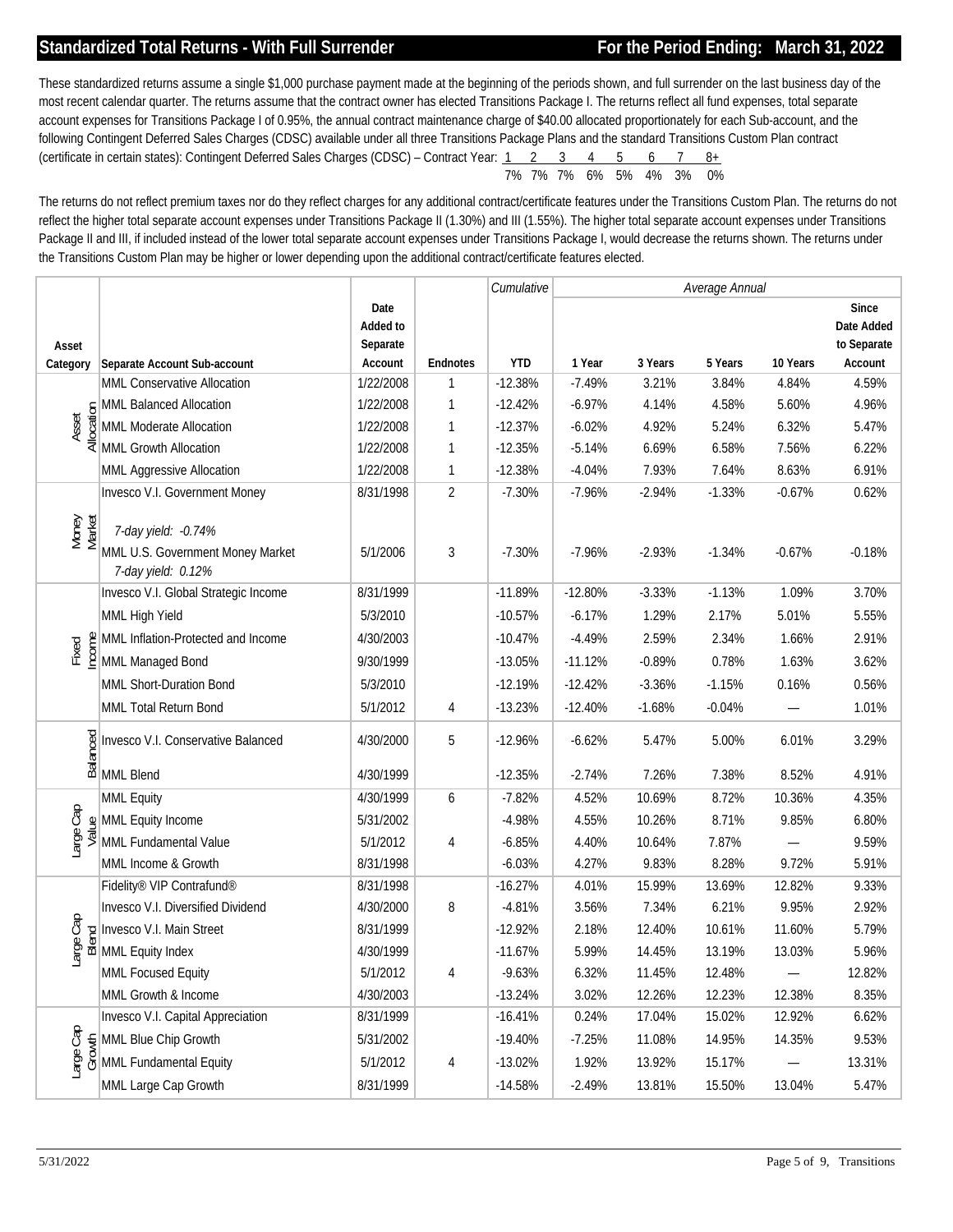# **Standardized Total Returns - With Full Surrender (cont'd) For the Period Ending: March 31, 2022**

|                                                                                                                                                                                            |                              |                                                            |                     |          | Cumulative | Average Annual |         |         |          |                          |
|--------------------------------------------------------------------------------------------------------------------------------------------------------------------------------------------|------------------------------|------------------------------------------------------------|---------------------|----------|------------|----------------|---------|---------|----------|--------------------------|
|                                                                                                                                                                                            |                              |                                                            | Date                |          |            |                |         |         |          | Since                    |
|                                                                                                                                                                                            |                              |                                                            | Added to            |          |            |                |         |         |          | Date Added               |
| Asset<br>Category                                                                                                                                                                          |                              | Separate Account Sub-account                               | Separate<br>Account | Endnotes | <b>YTD</b> | 1 Year         | 3 Years | 5 Years | 10 Years | to Separate<br>Account   |
|                                                                                                                                                                                            |                              |                                                            | 8/31/1999           |          | $-5.01%$   | 3.59%          | 9.73%   | 7.08%   | 11.07%   | 8.44%                    |
| $\begin{array}{c}\n\hline\n\text{Im}\,\overline{\text{Im}} \\ \text{Im}\,\overline{\text{Im}} \\ \text{Im}\,\overline{\text{Im}}\,\overline{\text{Im}}\,\overline{\text{Im}}\n\end{array}$ |                              | $\frac{9}{5}$ MML Mid Cap Value<br>MML Small/Mid Cap Value | 4/30/2003           |          | $-12.22%$  | $-2.02%$       | 9.33%   | 6.74%   | 10.18%   | 8.87%                    |
| Small)<br>Mid<br>Cap                                                                                                                                                                       | Blend                        | MML Small Cap Equity                                       | 8/31/1998           |          | $-12.69%$  | $-6.14%$       | 12.41%  | 9.48%   | 11.58%   | 7.83%                    |
|                                                                                                                                                                                            |                              | Invesco V.I. Discovery Mid Cap Growth                      | 8/31/1999           |          | $-23.03%$  | $-10.11%$      | 13.62%  | 14.31%  | 12.78%   | 5.75%                    |
|                                                                                                                                                                                            | Small /<br>Mid Cap<br>Growth | Invesco V.I. Discovery Mid Cap Growth                      | 8/31/1998           |          | $-18.42%$  | $-10.52%$      | 8.45%   | 10.85%  | 12.35%   | 10.92%                   |
|                                                                                                                                                                                            |                              | Invesco V.I. Global                                        | 5/3/1999            |          | $-15.09%$  | $-13.75%$      | 10.38%  | 12.25%  | 12.20%   | 8.51%                    |
|                                                                                                                                                                                            |                              | Invesco V.I. Global                                        | 8/31/1999           |          | $-22.20%$  | $-11.66%$      | 7.97%   | 9.62%   | 9.70%    | 7.76%                    |
| International /                                                                                                                                                                            |                              | Invesco Oppenheimer V.I. International Growth              | 8/31/1998           |          | $-23.19%$  | $-15.93%$      | 4.95%   | 4.10%   | 5.28%    | 5.49%                    |
|                                                                                                                                                                                            | Global                       | MML Foreign                                                | 8/31/1999           |          | $-13.44%$  | $-8.58%$       | 1.91%   | 1.76%   | 3.33%    | 2.49%                    |
|                                                                                                                                                                                            |                              | MML Global                                                 | 8/31/1999           |          | $-14.05%$  | $-3.53%$       | 8.35%   | 8.75%   | 9.64%    | 3.66%                    |
|                                                                                                                                                                                            |                              | MML International Equity                                   | 1/7/2014            |          | $-14.84%$  | $-13.35%$      | 3.35%   | 1.68%   | -        | 1.39%                    |
|                                                                                                                                                                                            |                              | Invesco V.I. Health Care                                   | 4/30/2000           |          | $-14.95%$  | $-2.52%$       | 7.99%   | 8.61%   | 10.55%   | 6.72%                    |
|                                                                                                                                                                                            |                              | Invesco V.I. Technology                                    | 4/30/2000           |          | $-19.48%$  | $-9.39%$       | 15.16%  | 16.22%  | 12.40%   | 0.97%                    |
|                                                                                                                                                                                            | Specialty                    | MML Managed Volatility                                     | 5/1/2000            | 9        | $-10.50%$  | $-4.03%$       | 3.19%   | 3.31%   | 4.89%    | 2.95%                    |
|                                                                                                                                                                                            |                              | PIMCO CommodityRealReturn <sup>®</sup> Strategy            | 5/1/2006            |          | 15.44%     | 40.67%         | 15.61%  | 8.46%   | $-1.18%$ | $-0.54%$                 |
|                                                                                                                                                                                            |                              | VY <sup>®</sup> Clarion Global Real Estate                 | 5/1/2006            |          | $-13.25%$  | 8.43%          | 5.05%   | 5.91%   | 5.91%    | 4.45%                    |
|                                                                                                                                                                                            |                              |                                                            |                     |          |            |                |         |         |          |                          |
| 5/31/2022                                                                                                                                                                                  |                              |                                                            |                     |          |            |                |         |         |          | Page 6 of 9, Transitions |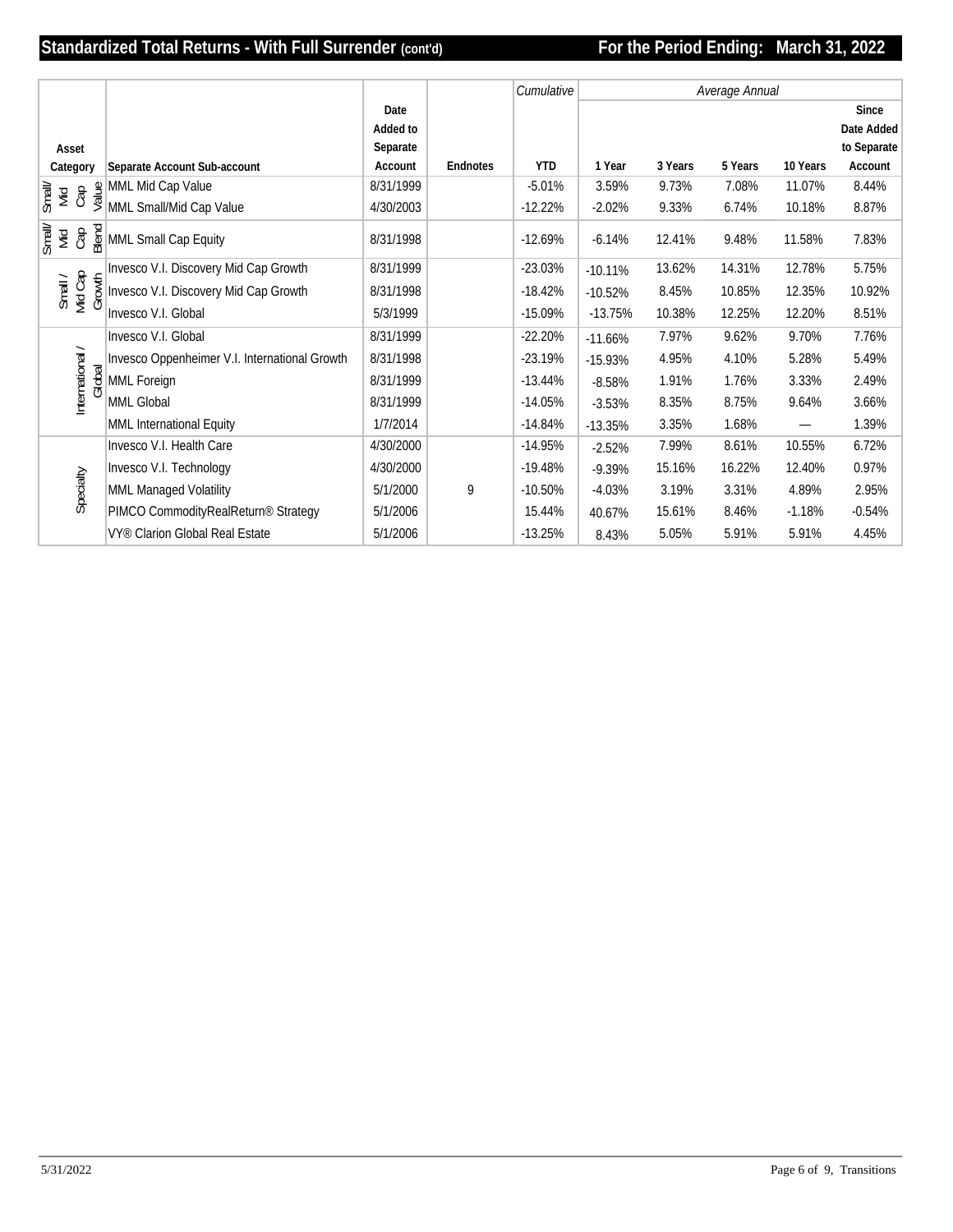# **MML Asset Allocation Funds For the Period Ending: May 31, 2022**

The MassMutual Transitions variable annuity contract contains five MML Asset Allocation Funds ("funds of funds") that are designed to help investors meet their financial goals. These funds consist of certain, but not all, underlying funds available within the MassMutual Transitions variable annuity contract. The percents below represent the approximation of assets as of the report date. The percents may vary from the target allocation, which can be found in the corresponding fund prospectus. The percents below are rounded so they may not total 100%.

| <b>MML</b>             | <b>MML</b>                                                                                                                      | <b>MML</b>                                                                                                                                    | <b>MML</b>                                                                                                                      | <b>MML</b>                                                                                                                         |
|------------------------|---------------------------------------------------------------------------------------------------------------------------------|-----------------------------------------------------------------------------------------------------------------------------------------------|---------------------------------------------------------------------------------------------------------------------------------|------------------------------------------------------------------------------------------------------------------------------------|
| Conservative           | <b>Balanced</b>                                                                                                                 | Moderate                                                                                                                                      | Growth                                                                                                                          | Aggressive                                                                                                                         |
| <b>Allocation Fund</b> | <b>Allocation Fund</b>                                                                                                          | <b>Allocation Fund</b>                                                                                                                        | <b>Allocation Fund</b>                                                                                                          | <b>Allocation Fund</b>                                                                                                             |
|                        |                                                                                                                                 |                                                                                                                                               |                                                                                                                                 |                                                                                                                                    |
| 3%                     | 2%                                                                                                                              | 1%                                                                                                                                            | 1%                                                                                                                              | 1%                                                                                                                                 |
| 12%                    | 10%                                                                                                                             | 8%                                                                                                                                            | 5%                                                                                                                              | 2%                                                                                                                                 |
| 1%                     | 1%                                                                                                                              | 1%                                                                                                                                            | 1%                                                                                                                              | 1%                                                                                                                                 |
|                        |                                                                                                                                 |                                                                                                                                               |                                                                                                                                 | 1%                                                                                                                                 |
| 21%                    | 18%                                                                                                                             | 14%                                                                                                                                           | 9%                                                                                                                              | 3%                                                                                                                                 |
| 13%                    | 12%                                                                                                                             | 9%                                                                                                                                            | 6%                                                                                                                              | 2%                                                                                                                                 |
|                        |                                                                                                                                 |                                                                                                                                               |                                                                                                                                 |                                                                                                                                    |
| 58%                    | 51%                                                                                                                             | 39%                                                                                                                                           | 25%                                                                                                                             | 12%                                                                                                                                |
|                        |                                                                                                                                 |                                                                                                                                               |                                                                                                                                 |                                                                                                                                    |
|                        |                                                                                                                                 |                                                                                                                                               |                                                                                                                                 |                                                                                                                                    |
|                        |                                                                                                                                 |                                                                                                                                               |                                                                                                                                 |                                                                                                                                    |
|                        |                                                                                                                                 |                                                                                                                                               |                                                                                                                                 | 9%                                                                                                                                 |
|                        |                                                                                                                                 |                                                                                                                                               |                                                                                                                                 | 8%                                                                                                                                 |
|                        |                                                                                                                                 |                                                                                                                                               |                                                                                                                                 |                                                                                                                                    |
|                        |                                                                                                                                 |                                                                                                                                               |                                                                                                                                 | 14%                                                                                                                                |
|                        |                                                                                                                                 |                                                                                                                                               |                                                                                                                                 | 7%                                                                                                                                 |
|                        |                                                                                                                                 |                                                                                                                                               |                                                                                                                                 | 7%                                                                                                                                 |
|                        |                                                                                                                                 |                                                                                                                                               |                                                                                                                                 | 7%                                                                                                                                 |
|                        |                                                                                                                                 |                                                                                                                                               |                                                                                                                                 | 6%                                                                                                                                 |
|                        |                                                                                                                                 |                                                                                                                                               |                                                                                                                                 | 58%                                                                                                                                |
|                        |                                                                                                                                 |                                                                                                                                               |                                                                                                                                 |                                                                                                                                    |
|                        |                                                                                                                                 |                                                                                                                                               |                                                                                                                                 |                                                                                                                                    |
|                        |                                                                                                                                 |                                                                                                                                               |                                                                                                                                 | 5%                                                                                                                                 |
|                        |                                                                                                                                 |                                                                                                                                               |                                                                                                                                 | 5%                                                                                                                                 |
|                        |                                                                                                                                 |                                                                                                                                               |                                                                                                                                 | 10%                                                                                                                                |
|                        |                                                                                                                                 |                                                                                                                                               |                                                                                                                                 |                                                                                                                                    |
|                        |                                                                                                                                 |                                                                                                                                               |                                                                                                                                 | 1%                                                                                                                                 |
|                        |                                                                                                                                 |                                                                                                                                               |                                                                                                                                 | 2%                                                                                                                                 |
|                        |                                                                                                                                 |                                                                                                                                               |                                                                                                                                 | 1%                                                                                                                                 |
| 3%                     | 3%                                                                                                                              | 3%                                                                                                                                            | 3%                                                                                                                              | 4%                                                                                                                                 |
|                        |                                                                                                                                 |                                                                                                                                               |                                                                                                                                 |                                                                                                                                    |
|                        |                                                                                                                                 |                                                                                                                                               |                                                                                                                                 |                                                                                                                                    |
|                        |                                                                                                                                 |                                                                                                                                               |                                                                                                                                 |                                                                                                                                    |
|                        |                                                                                                                                 |                                                                                                                                               |                                                                                                                                 | 4%                                                                                                                                 |
|                        |                                                                                                                                 |                                                                                                                                               |                                                                                                                                 | 2%                                                                                                                                 |
|                        |                                                                                                                                 |                                                                                                                                               |                                                                                                                                 | 9%                                                                                                                                 |
|                        |                                                                                                                                 |                                                                                                                                               |                                                                                                                                 | 1%                                                                                                                                 |
|                        |                                                                                                                                 |                                                                                                                                               |                                                                                                                                 |                                                                                                                                    |
|                        |                                                                                                                                 |                                                                                                                                               |                                                                                                                                 | 16%                                                                                                                                |
|                        |                                                                                                                                 |                                                                                                                                               |                                                                                                                                 | 88%                                                                                                                                |
|                        |                                                                                                                                 |                                                                                                                                               |                                                                                                                                 |                                                                                                                                    |
|                        |                                                                                                                                 |                                                                                                                                               |                                                                                                                                 |                                                                                                                                    |
|                        |                                                                                                                                 | 100%                                                                                                                                          | 100%                                                                                                                            | 100%                                                                                                                               |
|                        | 3%<br>4%<br>4%<br>7%<br>3%<br>3%<br>3%<br>2%<br>26%<br>2%<br>2%<br>4%<br>1%<br>1%<br>1%<br>2%<br>2%<br>4%<br>1%<br>$9\%$<br>42% | 3%<br>4%<br>4%<br>7%<br>4%<br>4%<br>4%<br>3%<br>30%<br>2%<br>3%<br>5%<br>1%<br>1%<br>1%<br>2%<br>3%<br>5%<br>1%<br>11%<br>49%<br>100%<br>100% | 2%<br>5%<br>9%<br>5%<br>5%<br>5%<br>3%<br>32%<br>6%<br>3%<br>9%<br>2%<br>1%<br>1%<br>$3%$<br>3%<br>3%<br>6%<br>1%<br>17%<br>61% | 1%<br>7%<br>10%<br>6%<br>$6\%$<br>6%<br>5%<br>40%<br>7%<br>4%<br>4%<br>15%<br>2%<br>1%<br>1%<br>3%<br>4%<br>8%<br>1%<br>17%<br>75% |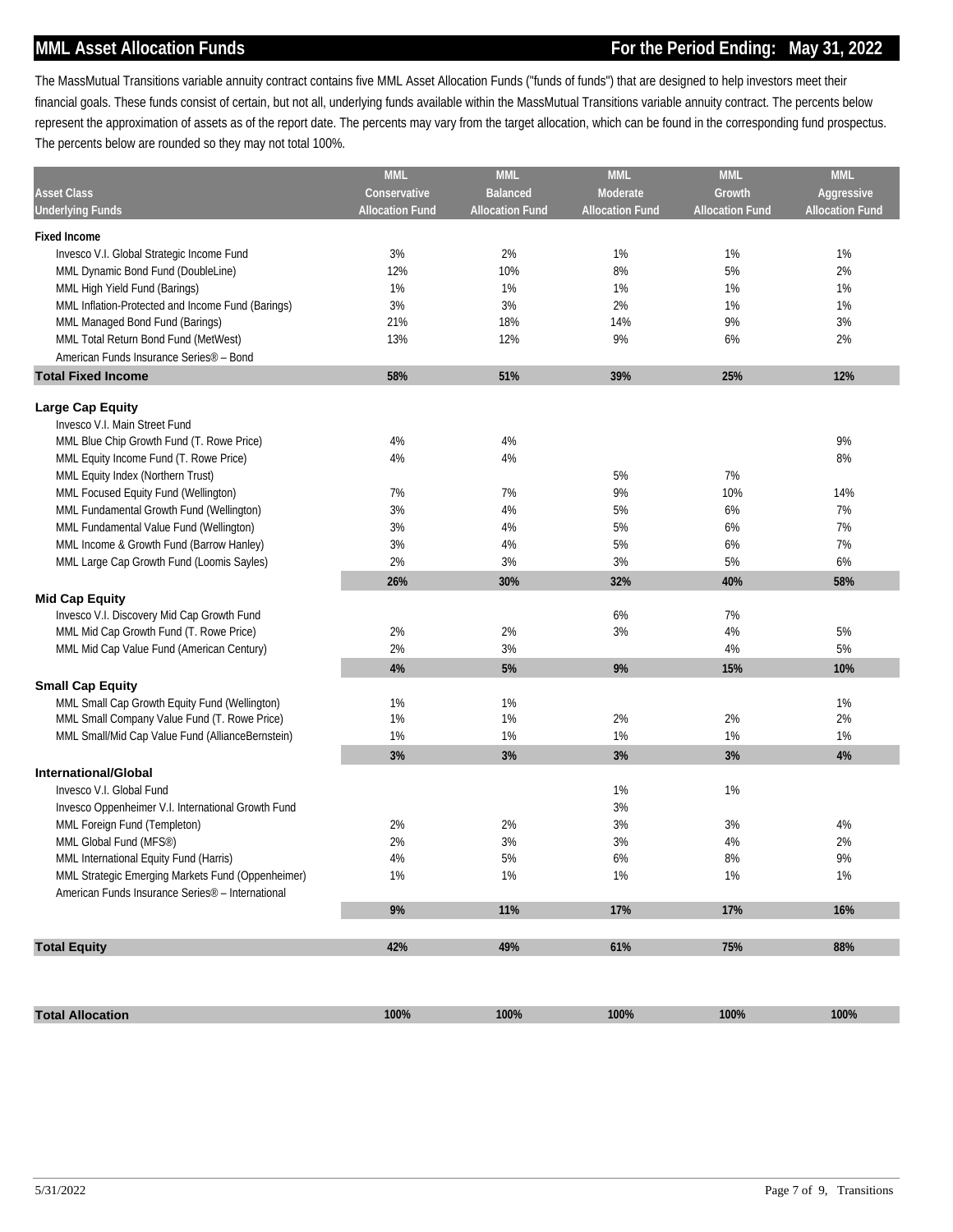## **Credited Fixed Account Interest Rates Effective June 1, 2022**

Current interest rates and guaranteed minimum interest rates vary by issue state and issue date. Credited rates will not be less than the minimum guaranteed interest rate as of a contract's issue date. Guarantees are based on the claims-paying ability of the issuing company.

| The Fixed Account |                                                         | <b>Previous Rate</b> | <b>New Rate</b> | Change            |  |
|-------------------|---------------------------------------------------------|----------------------|-----------------|-------------------|--|
|                   | New Money Rate                                          | 1.85%                | 1.65%           | $-0.20%$<br>0.00% |  |
|                   | Portfolio Rate                                          | 2.00%                | 2.00%           |                   |  |
|                   | Long-Term Guarantee Fixed Accounts                      |                      |                 |                   |  |
|                   | Not available in FL, MN, NY, OR, PA, WA                 |                      |                 |                   |  |
|                   | 3 Year LTG Fixed Account                                | 1.95%                | 1.75%           | $-0.20%$          |  |
|                   | 5 Year LTG Fixed Account                                | 2.00%                | 1.80%           | $-0.20%$          |  |
|                   | 7 Year LTG Fixed Account                                | 2.05%                | 1.85%           | $-0.20%$          |  |
|                   | 10 Year LTG Fixed Account                               | 2.10%                | 1.90%           | $-0.20%$          |  |
|                   | <b>DCA Fixed Accounts</b>                               |                      |                 |                   |  |
|                   | Rates for all states, where available, except New York' |                      |                 |                   |  |
|                   | 6 Month DCA                                             | 1.50%                | 1.50%           | $0.00\%$          |  |
|                   | 6 Month DCA Effective Yield                             | 0.33%                | 0.33%           | 0.00%             |  |
|                   | 12 Month DCA                                            | 1.50%                | 1.50%           | 0.00%             |  |
|                   | 12 Month DCA Effective Yield                            | 0.70%                | 0.70%           | 0.00%             |  |
|                   | 18 Month DCA                                            | 1.50%                | 1.50%           | 0.00%             |  |
|                   | 18 Month DCA Effective Yield                            | 1.08%                | 1.08%           | 0.00%             |  |
|                   | <b>DCA Fixed Accounts</b>                               |                      |                 |                   |  |
|                   | Rates for New York <sup>1</sup>                         |                      |                 |                   |  |
|                   | 6 Month DCA - NY                                        | 1.50%                | 1.50%           | $0.00\%$          |  |
|                   | 6 Month DCA Effective Yield - NY                        | 0.33%                | 0.33%           | 0.00%             |  |
|                   | 12 Month DCA - NY                                       | 1.50%                | 1.50%           | 0.00%             |  |
|                   | 12 Month DCA Effective Yield - NY                       | 0.70%                | 0.70%           | 0.00%             |  |
|                   | 18 Month DCA - NY                                       | 1.50%                | 1.50%           | 0.00%             |  |
|                   | 18 Month DCA Effective Yield - NY                       | 1.08%                | 1.08%           | 0.00%             |  |

Rates listed are applicable for new sales and subsequent payments. If a contract offered a guaranteed minimum interest rate different than the current applicable base interest rate listed, the contract holder will receive the higher of the two rates. The product, certain features and/or investment choices may not be available in all states or with all firms contracted with MassMutual.

1 Current rates on DCA Fixed Accounts are subject to change monthly. The 6-Month DCA Fixed Account rate is guaranteed for 6 months. The 12-Month DCA Fixed Account rate is guaranteed for 12 months. The 18-Month DCA Fixed Account rate is guaranteed for 18 months. These rates are credited to the respective DCA Fixed Accounts and do not reflect the performance of any investment choices. Certain restrictions apply. The stated interest rate is not earned on the entire purchase payment amount due to regular transfers to the variable investment choices that will affect the daily accrual, lowering the effective yield. Additionally, any subsequent purchase payments applied to an existing DCA Fixed Account term will participate in only the remaining portion of that DCA term, lowering the effective yield further on the subsequent purchase payments. The effective yield is based on your initial deposit after the completion of your DCA Fixed Account transfers. Dollar Cost Averaging does not assure a profit or protect against loss in a declining market, and involves continuous investment in securities regardless of fluctuating prices. An investor should consider his/her ability to continue investing through periods of low price levels. See the appropriate product prospectus for complete details.